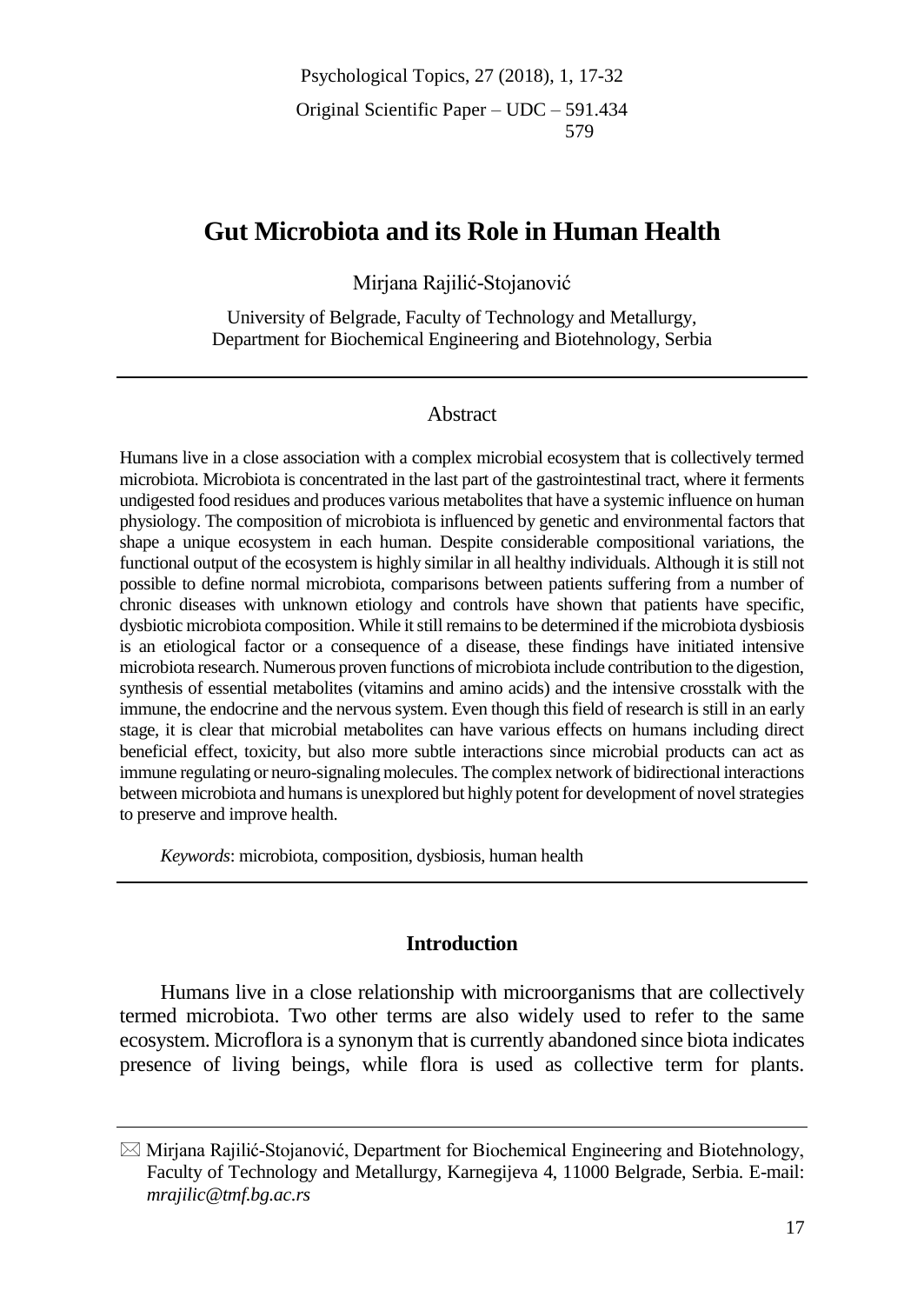Microbiome was originally introduced as a term to refer to collective microbial genomes, although today it is used as a term to collectively address microorganisms, their genomes and the surrounding environmental conditions (Marchesi  $\&$  Ravel, 2015). The majority of human-associated microorganisms are inhabiting the digestive tract, in particular the colon, although nasal passage, oral cavity, skin and urogenital tract are also densely populated (The Human Microbiome Project, 2012). Traditionally, human associated microorganisms were considered as commensals, indicating the absence of any harmful but also beneficial activity towards the host. However, current research proved a whole range of beneficial effects of human microbiota suggesting that associated microoganisms are symbiotic species essential for our wellbeing. The recognition of the microbiota's importance is probably the best illustrated through a suggestion that it should be considered as a "forgotten organ" (O'Hara & Shanahan, 2006).

The symbiotic relationship between higher animals and associated microorganisms has been recognized for a long time for herbivores, in particular ruminants, as extraction of energy from ingested food in these animals is highly dependent on enzymatic activity of their intestinal microbes (Jami, Israel, Kotser, & Mizrahi, 2013). Humans similar to other omnivores do not depend in such a large extent on the energy extracted by fermentation. It is clear that human intestinal microbiota also contributes to energy extraction from indigested food (Cummings & Macfarlane, 1997), the colon should be considered as a sophisticated bioreactor (Swidsinski et al., 2016), which activity has much more complex impact on human health. Numerous functions of gut microbiota include synthesis of essential amino acids and vitamins, contribution to steroid molecules circulation (including bile acids and sex hormones), education of the immune system and production of various bioactive compounds with systemic impact on health (Rajilić-Stojanović, 2013).

The microbiota is very complex as it is composed of representatives of all three domains of life – Bacteria, Archaea and Eukarya accompanied by viruses (Rajilić-Stojanović & de Vos, 2014). However, bacteria are by far the most predominant and in most studies the only studied component of the ecosystem. There are thousands of possible microbial inhabitants, although each of human is populated by approximately 500 species that represent a unique and stable ecosystem. There is quite some controversy regarding the stability of the microbiota. On one hand it has been shown that various life style changes including dietary shift of quitting smoking can cause changes in the gut microbiota (Biedermann et al., 2014; Wu et al., 2011). On the other hand, one of the first applications of molecular profiling techniques have indicated stable and individual-specific microbiota signature (Zoetendal, Akkermans, & de Vos, 1998). The reason for, on the first sight, contradictory reports is primarily methodological. The majority of microbiota studies employ sequencing and quantitative interpretation of the obtained number of reads per taxonomic group. This approach is not sensitive enough to identify microbiota profiles irrespective of quantitative contribution of particular taxa in the ecosystem. However, ultra-deep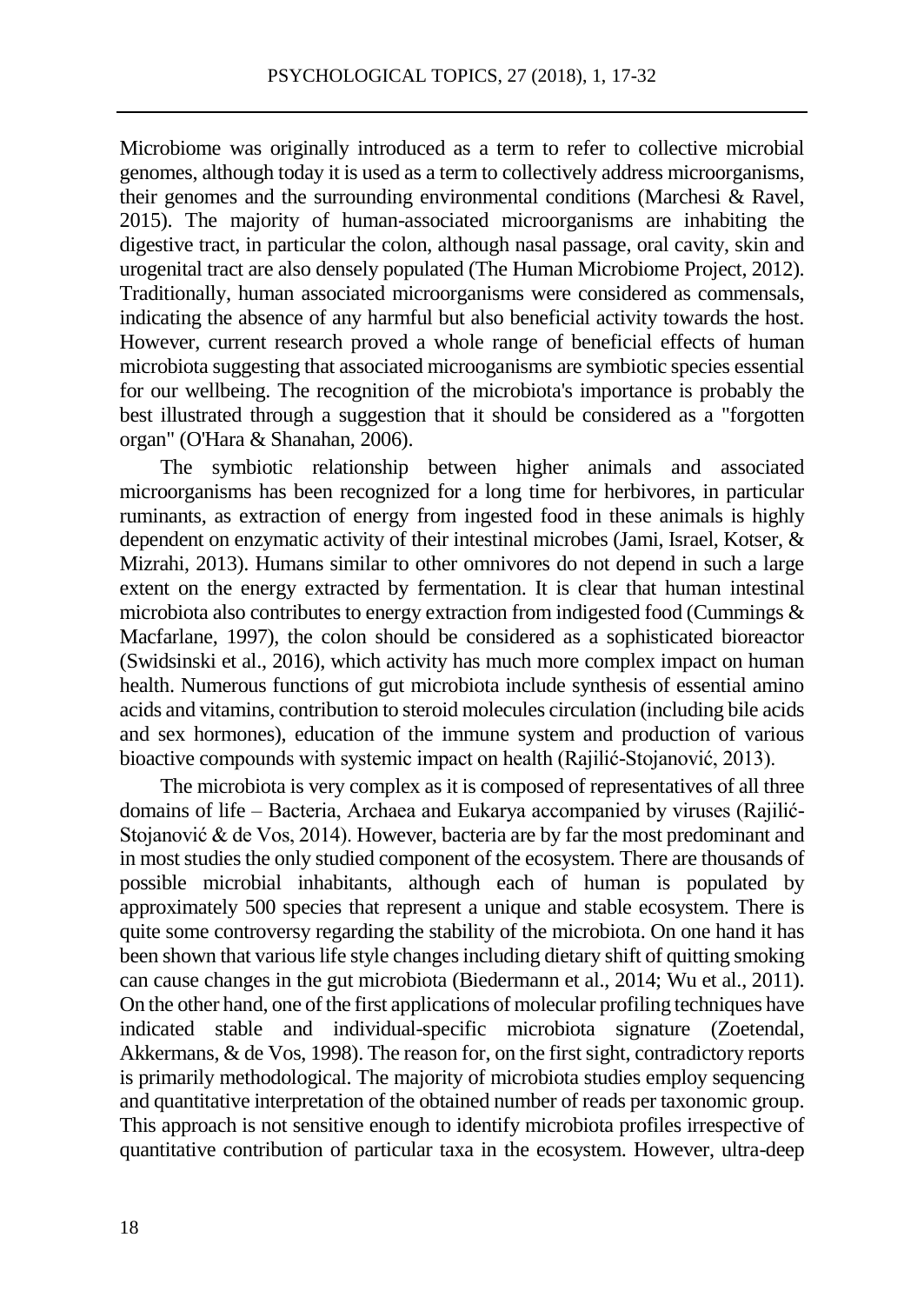sequencing and DNA microarrays application on samples collected over periods longer than a decade have clearly shown that each person harbors microbiota composed of particular species that define an individual specific microbiota signature, while quantitative contribution of microbiota constituents changes in response to environmental triggers (Faith et al., 2013; Rajilić-Stojanović, Heilig, Tims, Zoetendal, & de Vos, 2012).

### **Methods to Study Microbiota**

The history of microbiota research is very long, since the first intestinal bacterium was isolated from healthy children already in 1886. This first isolate was at that time known as Bacillus coli commune, but was renamed to honor its discoverer – dr Theodor Escherich to Escherichia coli (Shulman, Friedmann, & Sims, 2007). For many years intestinal microbiota was studied using classical microbiological methods, but the recovery of its members was poor, since the majority of intestinal microbes are strict anaerobes. The development of methods for anaerobic growth in 1960s (Hungate, 1969), enabled more adequate research of the intestinal microbiota and many relevant intestinal species were described in the 1970s (Finegold et al., 1977; Holdeman & Moore, 1974). Although it was possible to capture as many as 88% of intestinal counts, anaerobic cultivation was not widely applied due to numerous technical challenges. Namely, for profiling of a single sample it was necessary to apply dozens of different cultivation media, at different dilutions since intestinal microbes can be present in very different densities (e.g. in feces Bacteroides spp. are present up to 1011cells/g (Eggerth & Gagnon, 1933), while Actinomyces spp. are present in density of 102-103 cells/g (Hoyles et al., 2012). Furthermore, due to the enormous and still unexplored diversity it was impossible to assign all obtained isolates to species level identity (Moore & Holdeman, 1974).

The true revolution of this field of research occurred with the introduction of molecular methods that allowed analysis not only of community structure but also of functions of complex ecosystems (Figure 1). In particular, the application of sequence analysis of the phylogenetic marker – small subunit ribosomal RNA sequence (SSU rRNA) – enabled analysis of the microbial diversity without the need for cultivation but also the development of various profiling and quantification methods that have shown the importance of the microbiota (Namsolleck et al., 2004). SSU rRNA is also referred as 16S rRNA in prokaryotes and 18S rRNA in eukaryotes, due to its different size in different life forms. It is a building part of ribosomes and its sequence, which is composed of conserved and nine variable regions, has not change much through evolution. The level of similarity of the SSU rRNA sequences are indicative of the relatedness between species, and the first application of this phylogenetic marker facilitated the discovery of the third domain of life – Archaea (Woese, Kandler, & Wheelis, 1990). Applied on intestinal isolates, analysis of the SSU rRNA sequence indicated the need for reclassification of many of the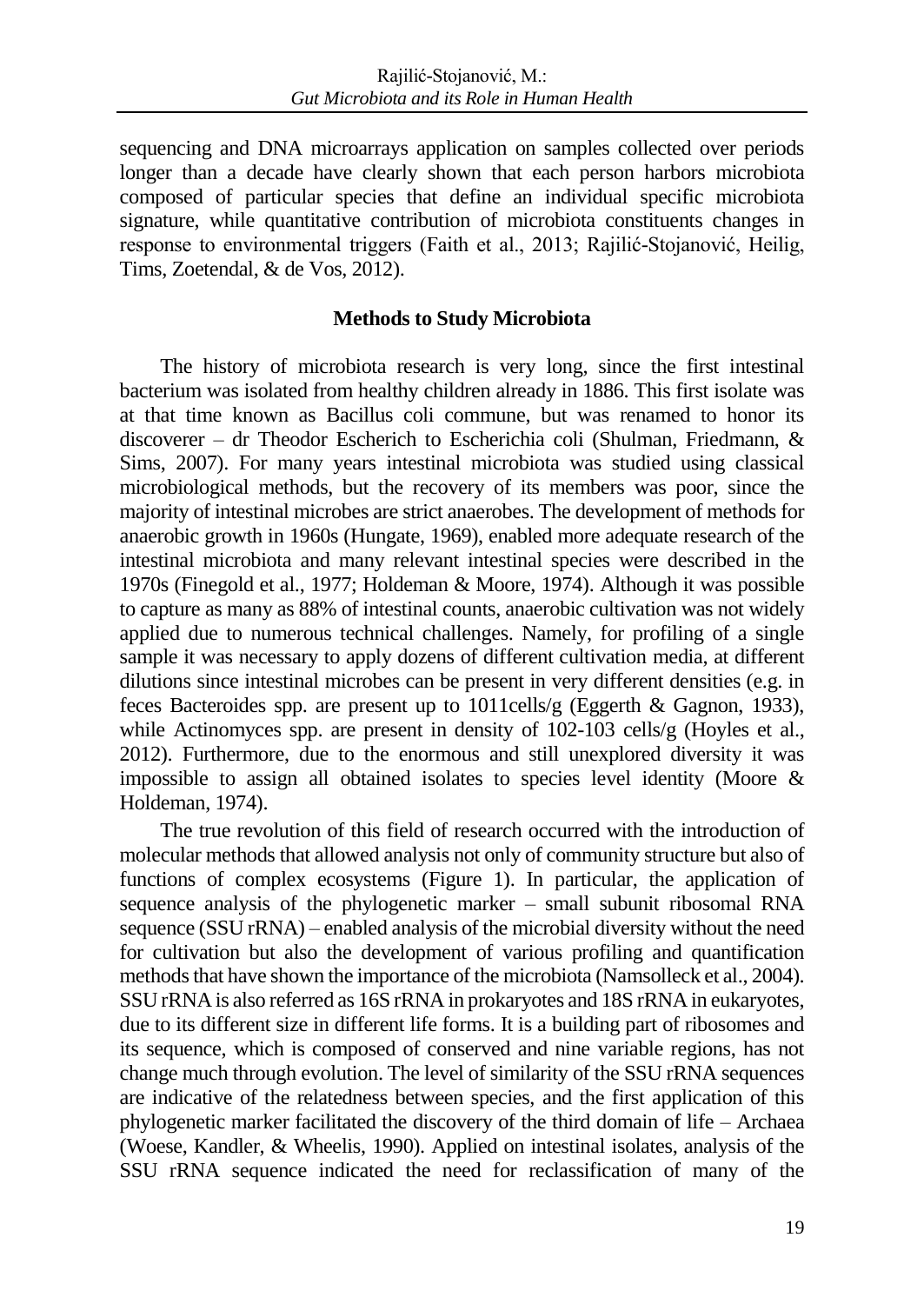misclassified species, which is the best illustrated through an example of the Clostridium genus (Collins et al., 1994). It was shown that only a small fraction of species classified to this genus are highly related and are members of Clostridium genus sensu stricto, while others represent members of different genera in distantly related families. This led to the reclassification of many species, including C. difficile as Clostridioides difficile (Lawson, Citron, Tyrrell, & Finegold, 2016) but also to the introduction of so called Clostridium clusters, of which clusters IV and XIVa are highly abundant in gut microbiota (Rajilić-Stojanović et al., 2009).



*Figure 1.* Schematic representation of molecular methods available for studying microbiota, composition and function.

Analysis of the SSU rRNA encoding gene sequence starting from the total genomic DNA isolated from an intestinal sample showed that many (about ~80%) of the intestinal inhabitants are still uncultured species (Rajilić-Stojanović, Smidt, & de Vos, 2007). This indicates that we still know very little about the identity and function of our microbial companions. Nevertheless, even without knowing the true identity and function of microbiota, compassion between different populations showed specific microbiota signatures for different age groups or geographic origin (Yatsunenko et al., 2012). Even more relevant are indications of presence of specific microbiota structure in relation to different diseases including obesity, diabetes, irritable bowel syndrome, colon cancer and autism (Castellarin et al., 2012; Larsen et al., 2010; Ley, Turnbaugh, Klein, & Gordon, 2006; Rajilić-Stojanović et al., 2011; Williams, Hornig, Parekh, & Lipkin, 2012). This disturbed ecosystem composition is often termed dysbiosis in contrast to eubyosis. Both terms are indicating presence of a stable ecological state of the microbiota, of which ecosystem in dysbiosis has lost a beneficial interaction with the host (Costello, Stagaman, Dethlefsen, Bohannan, & Relman, 2012). It is still not clear if dysbiosis precedes the development of the disease and therefore is its etiological factor or it is its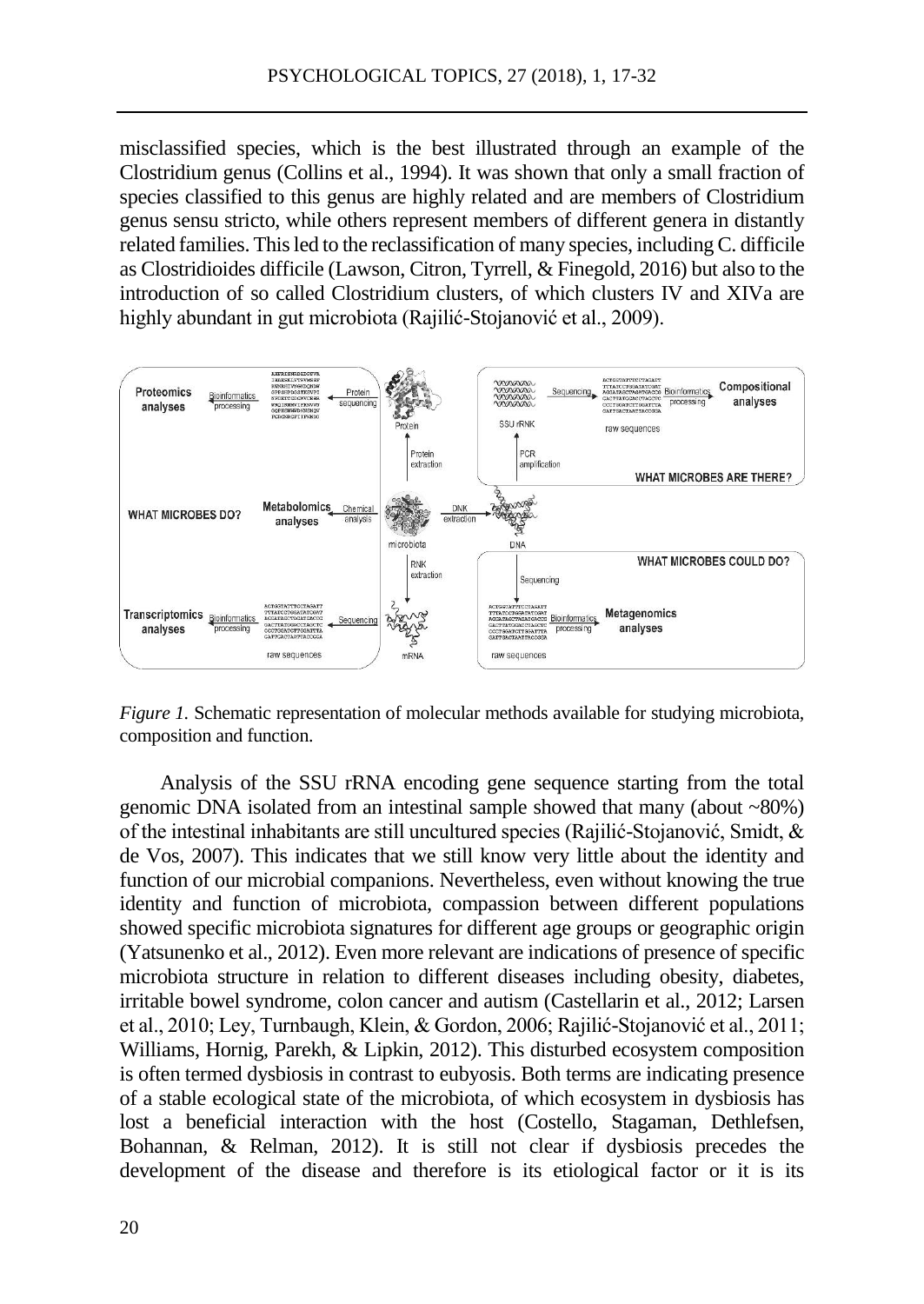consequence. However, the experiments with germ free animals indicate that microbiota could be an etiological factor since phenotype of several diseases has been transferred from patients to experimental animals upon fecal microbiota transplantation (Collins, Kassam, & Bercik, 2013; Ridaura et al., 2013).

Although it is of undoubted interest to study the community structure, it is even more relevant to assess the function of the microbiota, to understand its role in human health. Here it is important to note that it has been shown that despite differences in composition, microbiota performs similar (the same) functions. This phenomenon that phylogenetically distant species can perform the same function is known as a functional redundancy (The Human Microbiome Project, 2012). Function of the microbiota can be assessed by analysis of the produced metabolites (metabolomics), total proteins (proteomics) or all transcribed messenger RNAs (transcriptomics, Figure 1). The analysis of proteomics and transcriptomics data are linked with numerous technical challenges primarily due to the still unexplored identity of the majority of proteins and very short life of prokaryotic mRNAs. Therefore, transcriptomics studies often instead of mRNA report results of the rRNA analysis, which provide insight into active members of the community (Bashiardes, Zilberman-Schapira, & Elinav, 2016). Metagenomics is the technique that allows researchers to assess the total genomic material, and provide a view of the genetic potential of the entire community. Since there is considerable genomic sequence variation between strains of the same species (as exemplified on Lactobacillus plantarum species (Molenaar et al., 2005) and since for more than half of the cultured intestinal species not even a single genome has been sequenced and annotated (Rajilić-Stojanović & de Vos, 2014) it is clear that databases for matagenomics data interpretation are still immature. Nevertheless, this method combined with ultra-deep sequencing can be powerful in revealing both compositional and functional shifts associated with various treatments, as shown when studying the effect of metformin on microbiota and metabolic parameters of type 2 diabetes patients (Wu et al., 2017).

## **Factors Shaping Microbiota**

Microbiota of each human represents a unique ecosystem that is composed under influence of many factors (Figure 2). For a long time it has been believed that babies are sterile in the womb and that are inoculated by surrounding microorganisms during the delivery. Novel research shows that microbes are present in the amniotic fluid, the placenta, the umbilical cord and in the first stool – meconium (Collado, Rautava, Aakko, Isolauri, & Salminen, 2016). However there is an important influence of the environment and the microbiota that develops in infants born via Cesarean (C-)section is notably different than that in vaginally born infants and more skin and hospital related microorganisms are found in these babies (Bäckhed et al., 2015). Since C-section is linked to various health risks including auto-immune diseases such as asthma and allergies (Sevelsted, Stokholm, Bønnelykke, &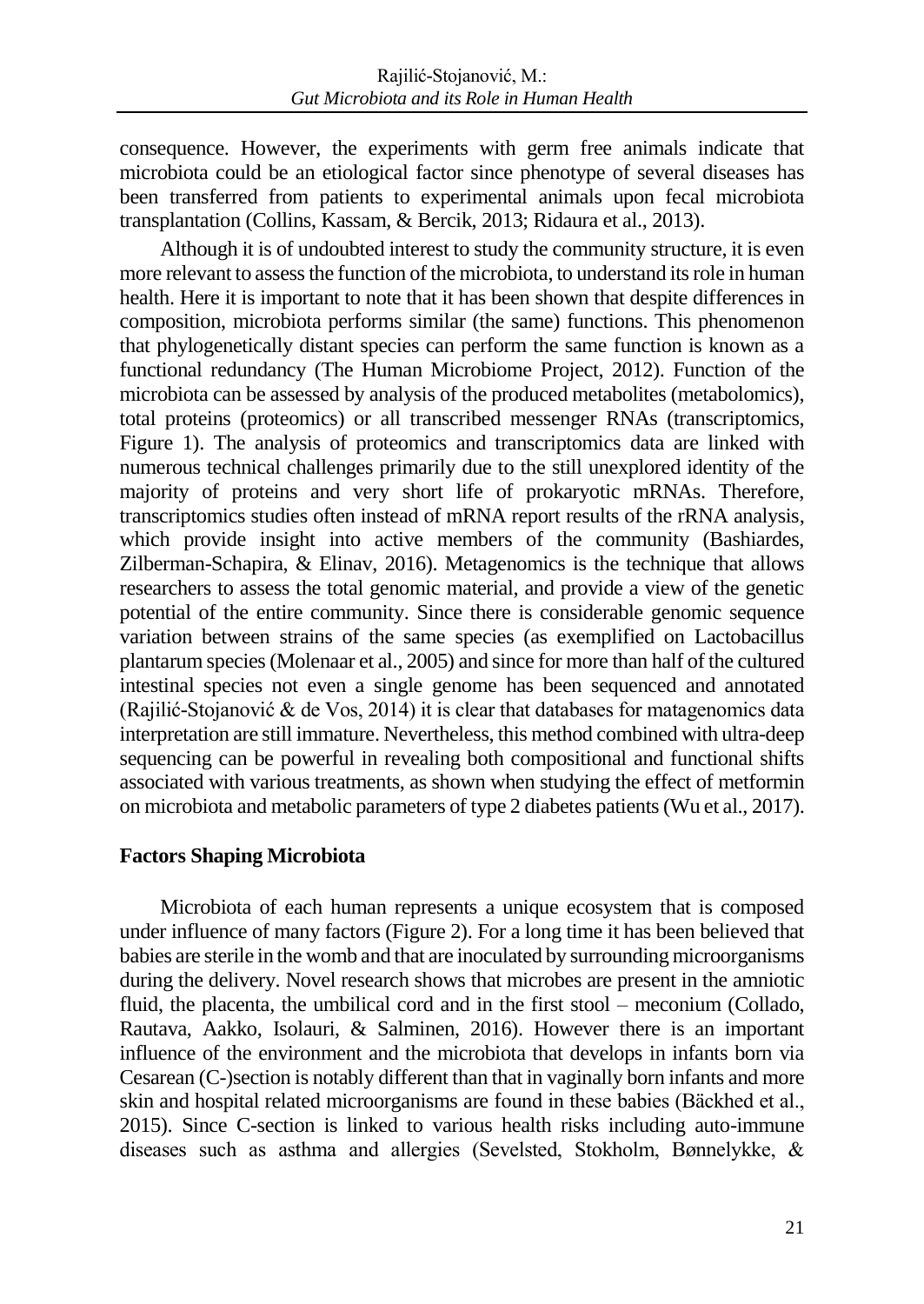Bisgaard, 2015), it is believed that these risks are linked to the specific microbiota signatures found in these babies and strategies were developed to inoculate newborns with mother's vaginal microorganisms (Dominguez-Bello et al., 2016). In addition to the mode of delivery another important factor that strongly influences microbiota development is infant feeding as it has been shown that breast-fed infants have less diverse and Bifidobacterium spp. predominated microbiota (Bäckhed et al., 2015). Mother's milk contains probiotic microbes, numerous prebiotic acting oligosaccharides and antimicrobial peptides (Cabrera-Rubio et al., 2012; Kunz, Rudloff, Baier, Klein, & Strobel, 2000), which indicates that this natural food for infants is designed to stimulate development of specific microbial community in the infants' intestine. This is probably the most illustrative example that shows the natural regulation of microbiota, which is indicative of its importance for human wellbeing.



*Figure 2.* Schematic representation of factors that influence intestinal microbiota composition.

Another important factor that introduces prominent changes in the microbiota is the introduction of solid foods. Introduction of solid foods causes microbiota diversification (Bäckhed et al., 2015), and it has been shown that too early diversification and adult like microbiota in young children might contribute to development of the atopic diseases (Nylund et al., 2012). At age of one already most of the intestinal microbes are acquired and until the introduction of the molecular techniques it was believed that at that age microbiota is already adult-like (Mitsuoka, 1992). Currently it is widely accepted that microbiota at age of three is adult like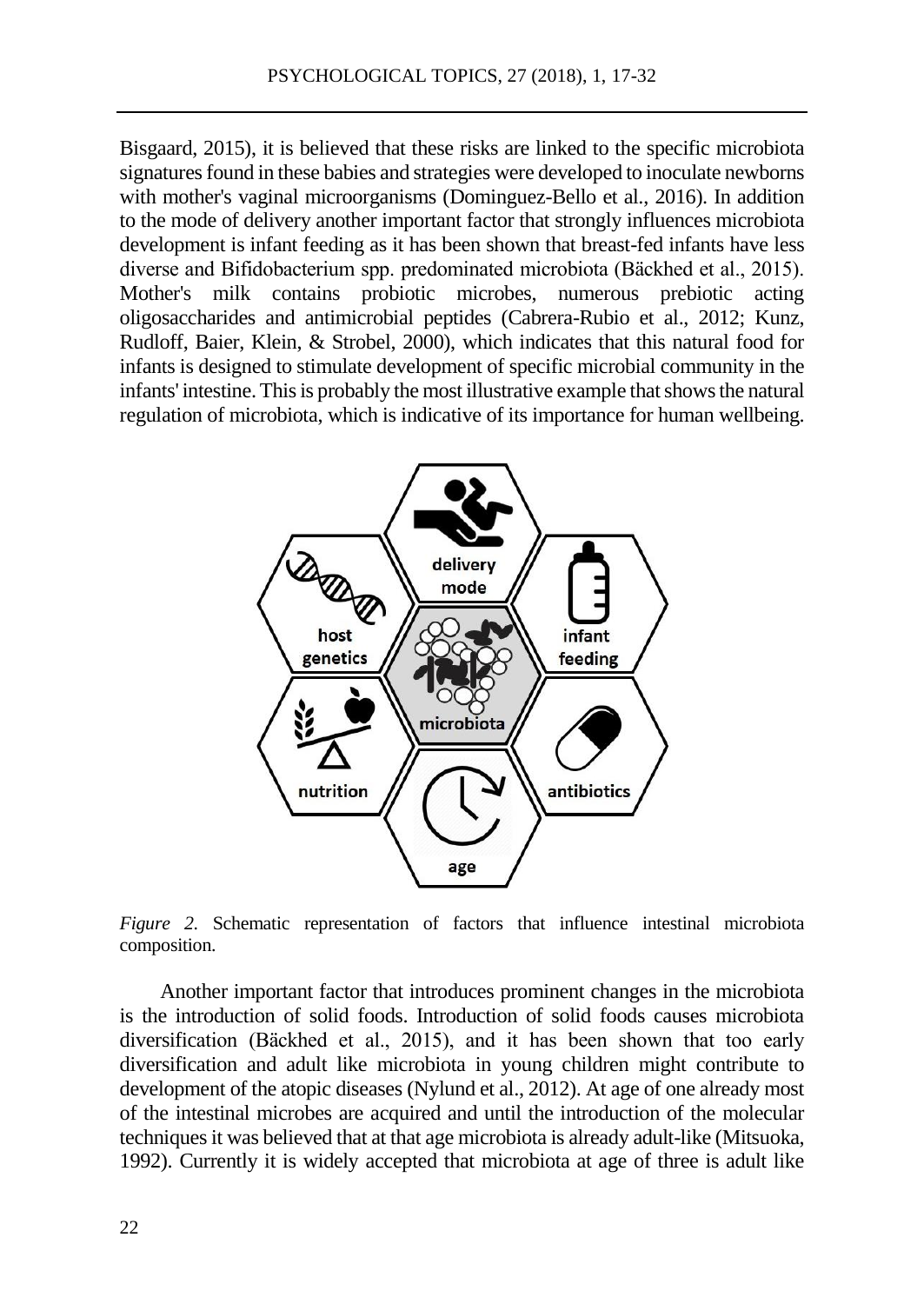(Yatsunenko et al., 2012), although quantitative differences have been observed even when comparing adults and children of 7-12 years of age (Hollister et al., 2015), or even adolescents (Agans et al., 2011). Despite the observed differences at later age, it is clear that the widest window of opportunity to shape microbiota and influence health is at very early age.

In addition to mode of the delivery and infant feeding other factors such as presence of siblings or pets, antibiotic treatment and hospitalization also influence microbiota development (Laursen et al., 2015; Tun et al., 2017). Among these antibiotics have the most profound impact, although this depends on the antibiotic type (Ianiro, Tilg, & Gasbarrini, 2016). An interesting study conducted in Finland showed that macrolide antibiotic in contrast penicillin, both were prescribed for respiratory infections, induces dramatic changes in microbiota that are associated with increased obesity and allergy development risk (Korpela et al., 2016). Another important cofounder in microbiota shaping is diet. Dramatic differences in microbiota composition have been shown when European children were compared with rural African children (De Filippo et al., 2010). The analyses have shown that African children have an enriched population of bacteria that are capable of complex carbohydrate degradation, and although it has been suggested that diet is the major driver of the observed differences in the microbiota composition, it is clear that there are numerous genetic, cultural, hygienic and other lifestyle differences between the two compared populations that could have had their contribution to the observed dissimilarity. Since, other similar comparisons have shown a notable loss of microbial diversity and a composition shift in the developed societies, it has been suggested that microbiota change is underlining the increasing incidence of chronic diseases in the developed world. The data supporting this hypothesis was generated in a recent study that showed specific microbiota patterns and metabolites associated with increased risk for colon cancer development in African American population when compared to Native Africans (Ou et al., 2013). A dietary swop between these two populations induced shifts in microbiota composition and function, but also in the colonic biopsy histology indicating that diet is indeed the major driver in microbiota mediated health risks (O'Keefe et al., 2015). Even among elderly population, healthy and diverse diet was shown to be an important factor for reducing frailty and markers of inflammation while keeping microbiota diverse (Claesson et al., 2011).

As expected, genetics is also an important factor that influences microbiota composition. Monozygotic twins have more alike microbiota than dizygotic twins and the level of similarity decreases with decreasing relatedness (Tims et al., 2013; Zoetendal, Akkermans, Akkermans-van Vliet, de Visser, & de Vos, 2001). Here, again, it is impossible to exclude other factors, such as shared environment, and similar dietary habits that are confounding factors in shaping microbiota. The undoubtable influence of the genetics on the microbiota is confirmed through established connection between specific genetic variants and microbiota composition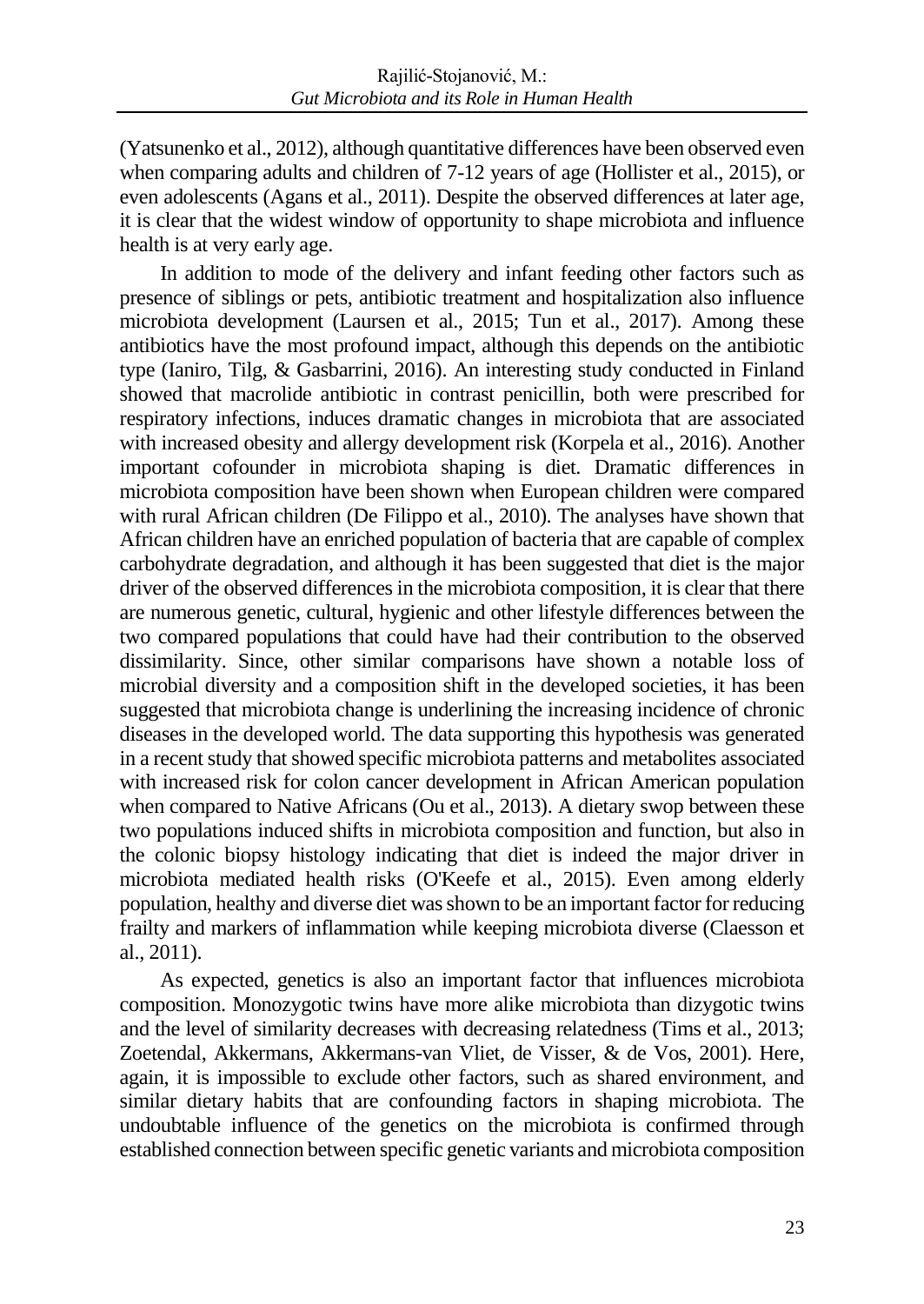as shown for several genes (Blekhman et al., 2015; Olivares et al., 2015; Wacklin et al., 2014). The influence of host exceeds that of genetic background since specific micro RNAs produced by gut epithelium cells are able to enter bacterial cells and regulate their function (Liu et al., 2016). Experiments with laboratory animals showed that inability to produce these micro RNAs was linked with microbiota compositional shift and more severe parameters of the induced colitis. This sophisticated regulation is complemented with the immune regulation both by innate and adaptive elements of the immune system and indicates the complexity of the bidirectional host-microbe interactions.

#### **Link between Microbiota and Behavior**

There is an increasing evidence showing the importance of microbiota for systemic health, and one of the most intriguing aspects of microbiota influence is its contribution to the so-called gut brain axis. There are several health conditions that linked with behavioral changes and specific microbiota signatures. These include irritable bowel syndrome (IBS) (Jeffery et al., 2012; Rajilić-Stojanović et al., 2011), obesity (Ley et al., 2006) and even autism (Strati et al., 2017; Williams et al., 2012).

The role of microbiota in obesity is complex and bidirectional. On one hand the disturbed microbiota could be a consequence of specific dietary habits of obese individuals, while on the other hand it could contribute to excessive energy extraction from diet (Turnbaugh et al., 2006). In addition, it has been shown that microbial metabolites, such as propionate, can act as satiety sensation molecules and therefore contribute to the eating behavior (Chambers et al., 2014), while propionate together with other short chain fatty acids produced during fermentation of dietary fiber promote metabolic benefits via gut-brain neural circuits (De Vadder et al., 2014). This basically means that introduction of non-digestible carbohydrates in the diet can promote activity of carbohydrate fermenting bacteria in the colon. As a consequence, beneficial metabolites that take part in blood glucose level regulation and satiety sensation will be produced, and this will contribute to healthy eating behavior.

It is well established that in addition to gastrointestinal symptoms a large proportion (70-90%) of IBS patients have psychiatric comorbidity such as anxiety or depression (Garakani et al., 2003). Even though IBS is considered to be a functional disorder, recent years of research have shown that objective, measurable traits of this condition exist and include specific microbiota composition in at least some of the patients (Jeffery et al., 2012; Rajilić-Stojanović et al., 2011). Microbiota contribution to both gastrointestinal and psychiatric symptoms of IBS patients could be mediated through its impact on serotonin synthesis. The initial interest for studying this link came from the observation that germ free animals have about 6 fold lower level of serum serotonin level than conventional animals (Wikoff et al., 2009). Further research confirmed that serotonin is produced by hosts' enterochromaffin cells upon stimulation of these cells by microbial metabolites (Yano et al., 2015). While specific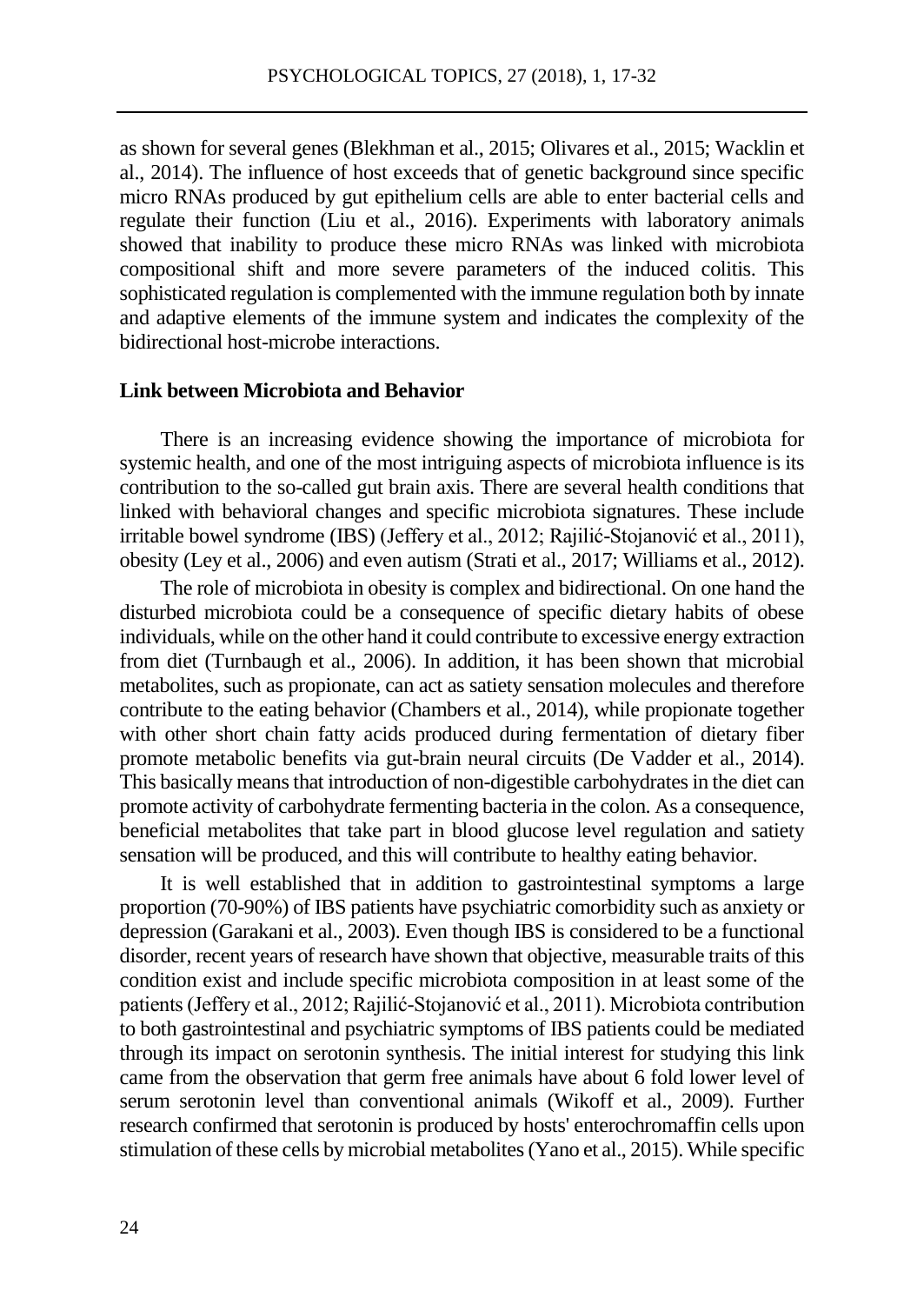microbes needed for this stimulation have not been identified yet, it seems that one of the major carbohydrate fermentation metabolites – butyrate is essential for serotonin synthesis induction (Reigstad et al., 2015).

Autism represents one of the most intriguing conditions linked with microbiota dysbiosis. Specific traits in microbiota signatures, although rarely reproduced, have been repeatedly reported (De Angelis et al., 2013; Strati et al., 2017; Williams et al., 2012). However, the most convincing study indicating the importance of microbiota in autism comes from an open-label study that reported successful fecal microbiota transplantation in autistic children (Kang et al., 2017). Change of the microbiota community caused improvement of gastrointestinal but also behavioral symptoms in the treated children.

In addition to fecal microbiota transplantation, which causes dramatic changes of the intestinal ecosystem, literature data indicates that less aggressive microbiotatargeting therapies can have a significant effect on behavior. The effect of early age probiotic treatment of Finish infants was evaluated 13 years later, and showed that placebo in contrast to probiotic treated children had significantly higher incidence of diagnosed attention deficit hyperactivity disorder and Asperger syndrome (Pärtty, Kalliomäki, Wacklin, Salminen, & Isolauri, 2015). The observed neuropsychiatric disorders were linked with lower abundance of Bifidobacterium spp. in 13 year old children. Another study showed that treatment with a probiotic can influence serum kyneurenic acid to kynurenine ratio (neuroprotective ratio) in line with attenuation of pro-inflammatory immune responses in experimental animals (Desbonnet, Garrett, Clarke, Bienenstock, & Dinan, 2008). Finally, it is of importance to note that recently the probiotic strains with antidepressant properties have been successfully applied on humans (Wallace & Milev, 2017).

#### **Conclusions**

Microbiota is an extremely numerous and complex ecosystem that has a profound and systemic impact on human health. Its complexity, variation, functional redundance and bidirectional communication with the host hamper establishment of clear cause-relation links with a number of diseases in which microbiota dysbiosis has been detected. A number of genetic and environmental factors shape microbiota and the most relevant imprint in this ecosystem and subsequent health is made in very early childhood. Manipulation of microbiota at older age can be performed by dietary shifts, probiotic treatments or fecal microbiota transplantation. These therapies can lied to the improvement in various health aspects, proving that microbiota targeted strategies are promising tools for preserving and improving health.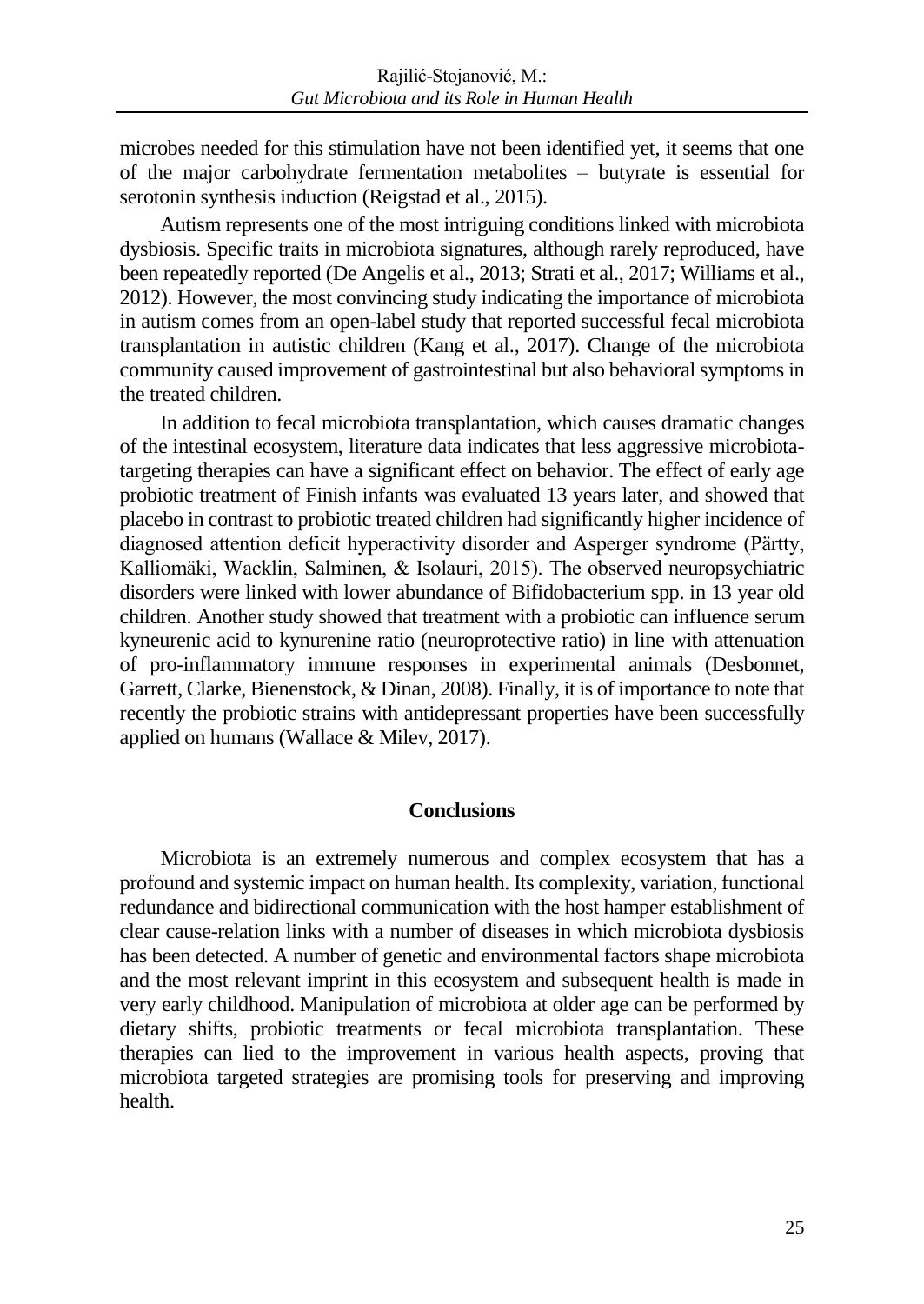#### **References**

- Agans, R., Rigsbee, L., Kenche, H., Michail, S., Khamis, H. J., & Paliy, O. (2011). Distal gut microbiota of adolescent children is different from that of adults. *FEMS Microbiology Ecology*, *77*(2), 404-412.
- Bäckhed, F., Roswall, J., Peng, Y., Feng, Q., Jia, H., Kovatcheva-Datchary, P., ... Wang, J. (2015). Dynamics and stabilization of the human gut microbiome during the first year of life. *Cell Host & Microbe*, *17*(5), 690-703.
- Bashiardes, S., Zilberman-Schapira, G., & Elinav, E. (2016). Use of metatranscriptomics in microbiome research. *Bioinformatics and Biology Insights*, *10*, 19-25.
- Biedermann, L., Brülisauer, K., Zeitz, J., Frei, P., Scharl, M., Vavricka, S. R., ... Schuppler, M. (2014). Smoking cessation alters intestinal microbiota: Insights from quantitative investigations on human fecal samples using FISH. *Inflammatory Bowel Diseases*, *20*(9), 1496-1501.
- Blekhman, R., Goodrich, J. K., Huang, K., Sun, Q., Bukowski, R., Bell, J. T., ... Clark, A. G. (2015). Host genetic variation impacts microbiome composition across human body sites. *Genome Biology*, *16*(1), 191.
- Cabrera-Rubio, R., Collado, M. C., Laitinen, K., Salminen, S., Isolauri, E., & Mira, A. (2012). The human milk microbiome changes over lactation and is shaped by maternal weight and mode of delivery. *The American Journal of Clinical Nutrition*, *96*(3), 544-551.
- Castellarin, M., Warren, R. L., Freeman, J. D., Dreolini, L., Krzywinski, M., Strauss, J., ... Holt, R. A. (2012). Fusobacterium nucleatum infection is prevalent in human colorectal carcinoma. *Genome Research*, *22*(2), 299-306.
- Chambers, E. S., Viardot, A., Psichas, A., Morrison, D. J., Murphy, K. G., Zac-Varghese, S. E. K., ... Frost, G. (2014). Effects of targeted delivery of propionate to the human colon on appetite regulation, body weight maintenance and adiposity in overweight adults. *Gut, 64*, 1744-1754.
- Claesson, M. J., Cusack, S. N., O'Sullivan, O., Greene-Diniz, R., de Weerd, H., Flannery, E., ... O'Toole, P. W. (2011). Composition, variability, and temporal stability of the intestinal microbiota of the elderly. *Proceedings of the National Academy of Sciences of the United States of America*, *108* (Suppl. 1), 4586-4591.
- Collado, M. C., Rautava, S., Aakko, J., Isolauri, E., & Salminen, S. (2016). Human gut colonisation may be initiated in utero by distinct microbial communities in the placenta and amniotic fluid. *Scientific Reports*, *6*, 23129.
- Collins, M., Lawson, P., Willems, A., Cordoba, J., Fernandez-Garayzabal, J., Garcia, P., ... Farrow, J. (1994). The phylogeny of the genus *Clostridium:* Proposal of five new genera and eleven new species combinations. *International Journal of Systematic Bacteriology*, *44*(4), 812-826.
- Collins, S. M., Kassam, Z., & Bercik, P. (2013). The adoptive transfer of behavioral phenotype via the intestinal microbiota: Experimental evidence and clinical implications. *Current Opinion in Microbiology, 16*(3), 240-245.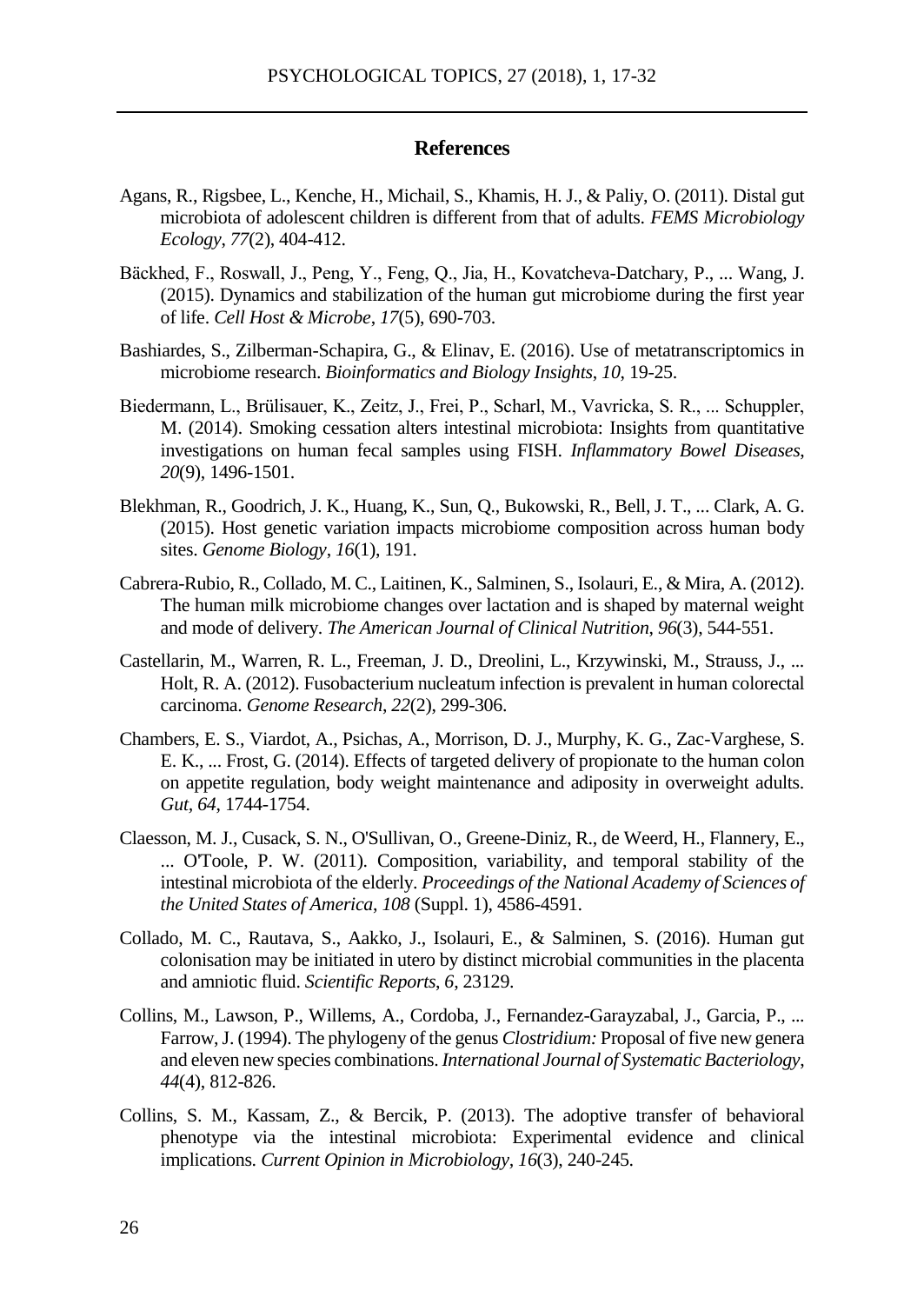- Costello, E. K., Stagaman, K., Dethlefsen, L., Bohannan, B. J. M., & Relman, D. A. (2012). The Application of ecological theory toward an understanding of the human microbiome. *Science*, *336*(6086), 1255-1262.
- Cummings, J. H., & Macfarlane, G. T. (1997). Role of intestinal bacteria in nutrient metabolism. *Clinical Nutrition*, *16*(1), 3-11.
- De Angelis, M., Piccolo, M., Vannini, L., Siragusa, S., De Giacomo, A., Serrazzanetti, D. I., ... Francavilla, R. (2013). Fecal microbiota and metabolome of children with autism and pervasive developmental disorder not otherwise specified*. PLOS ONE*, *8*(10), e76993.
- De Filippo, C., Cavalieri, D., Di Paola, M., Ramazzotti, M., Poullet, J. B., Massart, S., ... Lionetti, P. (2010). Impact of diet in shaping gut microbiota revealed by a comparative study in children from Europe and rural Africa. *Proceedings of the National Academy of Sciences of the United States of America*, *107*(33), 14691-14696.
- De Vadder, F., Kovatcheva-Datchary, P., Goncalves, D., Vinera, J., Zitoun, C., Duchampt, A., ... Mithieux, G. (2014). Microbiota-generated metabolites promote metabolic benefits via gut-brain neural circuits. *Cell*, *156*(1), 84-96.
- Desbonnet, L., Garrett, L., Clarke, G., Bienenstock, J., & Dinan, T. G. (2008). The probiotic *Bifidobacteria infantis*: An assessment of potential antidepressant properties in the rat. *Journal of Psychiatric Research*, *43*(2), 164-174.
- Dominguez-Bello, M. G., De Jesus-Laboy, K. M., Shen, N., Cox, L. M., Amir, A., Gonzalez, A., ... Clemente, J. C. (2016). Partial restoration of the microbiota of cesarean-born infants via vaginal microbial transfer. *Nature Medicine*, *22*(3), 250-253.
- Eggerth, A. H., & Gagnon, B. H. (1933). The bacteroides of human feces. *Journal of Bacteriology*, *25*, 389-413.
- Faith, J. J., Guruge, J. L., Charbonneau, M., Subramanian, S., Seedorf, H., Goodman, A. L., ... Gordon, J. I. (2013). The long-term stability of the human gut microbiota. *Science*, *341*(6141).
- Finegold, S. M., Vera, L. S., Paul, T. S., Harvey, A. E., Shirley, M. L., & Ronald, L. P. (1977). Fecal microbial flora in seventh day Adventist populations and control subjects. *The American Journal of Clinical Nutrition*, *30*, 1781-1792.
- Garakani, A., Win, T., Virk, S., Gupta, S., Kaplan, D., & Masand, P. S. (2003). Comorbidity of irritable bowel syndrome in psychiatric patients: A review. *The American Journal of Therapeutics*, *10*(1), 61-67.
- Holdeman, L. V., & Moore, W. E. C. (1974). New genus, *Coprococcus*, twelve new species, and emended description of four previously described species of bacteria from human feces. *International Journal of Systematic Bacteriology*, *24*(2), 260-277.
- Hollister, E. B., Riehle, K., Luna, R. A., Weidler, E. M., Rubio-Gonzales, M., Mistretta, T.- A., ... Versalovic, J. (2015). Structure and function of the healthy pre-adolescent pediatric gut microbiome. *Microbiome, 3*(1), 36.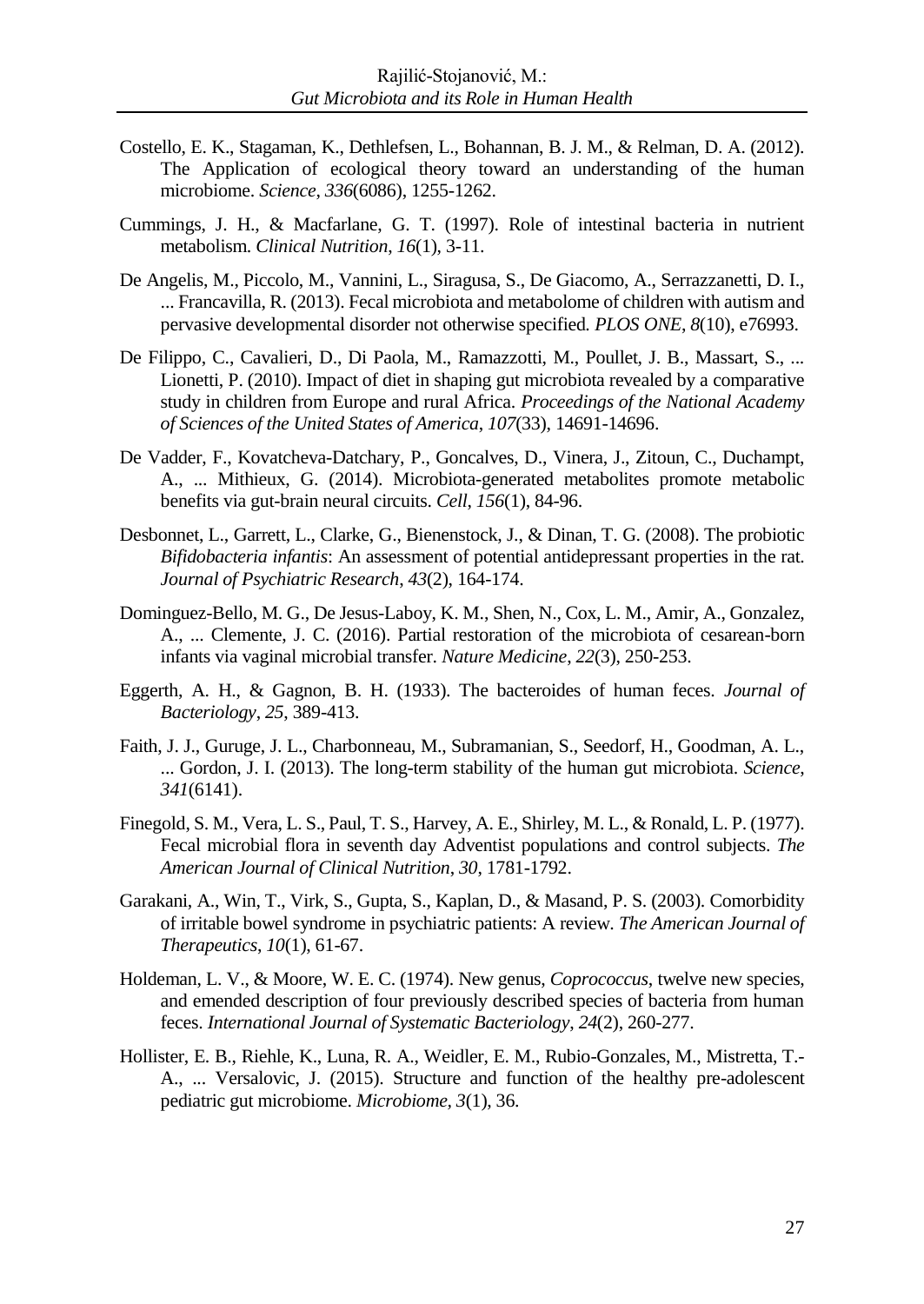- Hoyles, L., Honda, H., Logan, N. A., Halket, G., La Ragione, R. M., & McCartney, A. L. (2012). Recognition of greater diversity of *Bacillus* species and related bacteria in human faeces. *Research in Microbiology*, *163*(1), 3-13.
- Hungate, R. E. (1969). *Methods in microbiology* (Vol. 3B). London: Academic Press.
- Ianiro, G., Tilg, H., & Gasbarrini, A. (2016). Antibiotics as deep modulators of gut microbiota: Between good and evil. *Gut*, *65*(11), 1906.
- Jami, E., Israel, A., Kotser, A., & Mizrahi, I. (2013). Exploring the bovine rumen bacterial community from birth to adulthood. *The ISME Journal*, *7*(6), 1069-1079.
- Jeffery, I. B., Toole, P. W., Öhman, L., Claesson, M. J., Deane, J., Quigley, E. M. M., & Simrén, M. (2012). An irritable bowel syndrome subtype defined by species-specific alterations in faecal microbiota. *Gut*, *61*(7), 997.
- Kang, D.-W., Adams, J. B., Gregory, A. C., Borody, T., Chittick, L., Fasano, A., ... Krajmalnik-Brown, R. (2017). Microbiota transfer therapy alters gut ecosystem and improves gastrointestinal and autism symptoms: An open-label study. *Microbiome*, *5*(1), 10.
- Korpela, K., Salonen, A., Virta, L. J., Kekkonen, R. A., Forslund, K., Bork, P., & de Vos, W. M. (2016). Intestinal microbiome is related to lifetime antibiotic use in Finnish preschool children. *Nature Communications*, *7*, 10410.
- Kunz, C., Rudloff, S., Baier, W., Klein, N., & Strobel, S. (2000). Oligosaccharides in human milk: Structural, functional, and metabolic aspects. *Annual Review of Nutrition*, *20*(1), 699-722.
- Larsen, N., Vogensen, F. K., van den Berg, F. W. J., Nielsen, D. S., Andreasen, A. S., Pedersen, B. K., ... Jakobsen, M. (2010). Gut microbiota in human adults with type 2 diabetes differs from non-diabetic adults. *PLOS ONE*, *5*(2), e9085.
- Laursen, M. F., Zachariassen, G., Bahl, M. I., Bergström, A., Høst, A., Michaelsen, K. F., & Licht, T. R. (2015). Having older siblings is associated with gut microbiota development during early childhood. *BMC Microbiology*, *15*(1), 154.
- Lawson, P. A., Citron, D. M., Tyrrell, K. L., & Finegold, S. M. (2016). Reclassification of *Clostridium difficile* as *Clostridioides difficile* (Hall and O'Toole 1935) Prévot 1938. *Anaerobe*, *40* (Supplement C), 95-99.
- Ley, R. E., Turnbaugh, P. J., Klein, S., & Gordon, J. I. (2006). Microbial ecology: Human gut microbes associated with obesity. *Nature, 444*, 1022-1023.
- Liu, S., da Cunha, A. P., Rezende, R. M., Cialic, R., Wei, Z., Bry, L., ... Weiner, H. L. (2016). The host shapes the gut microbiota via fecal microRNA. *Cell Host & Microbe*, *19*(1), 32-43.
- Marchesi, J. R., & Ravel, J. (2015). The vocabulary of microbiome research: A proposal. *Microbiome*, *3*(1), 31.
- Mitsuoka, T. (1992). Intestinal flora and aging. *Nutrition Reviews*, *50*(12), 438-446.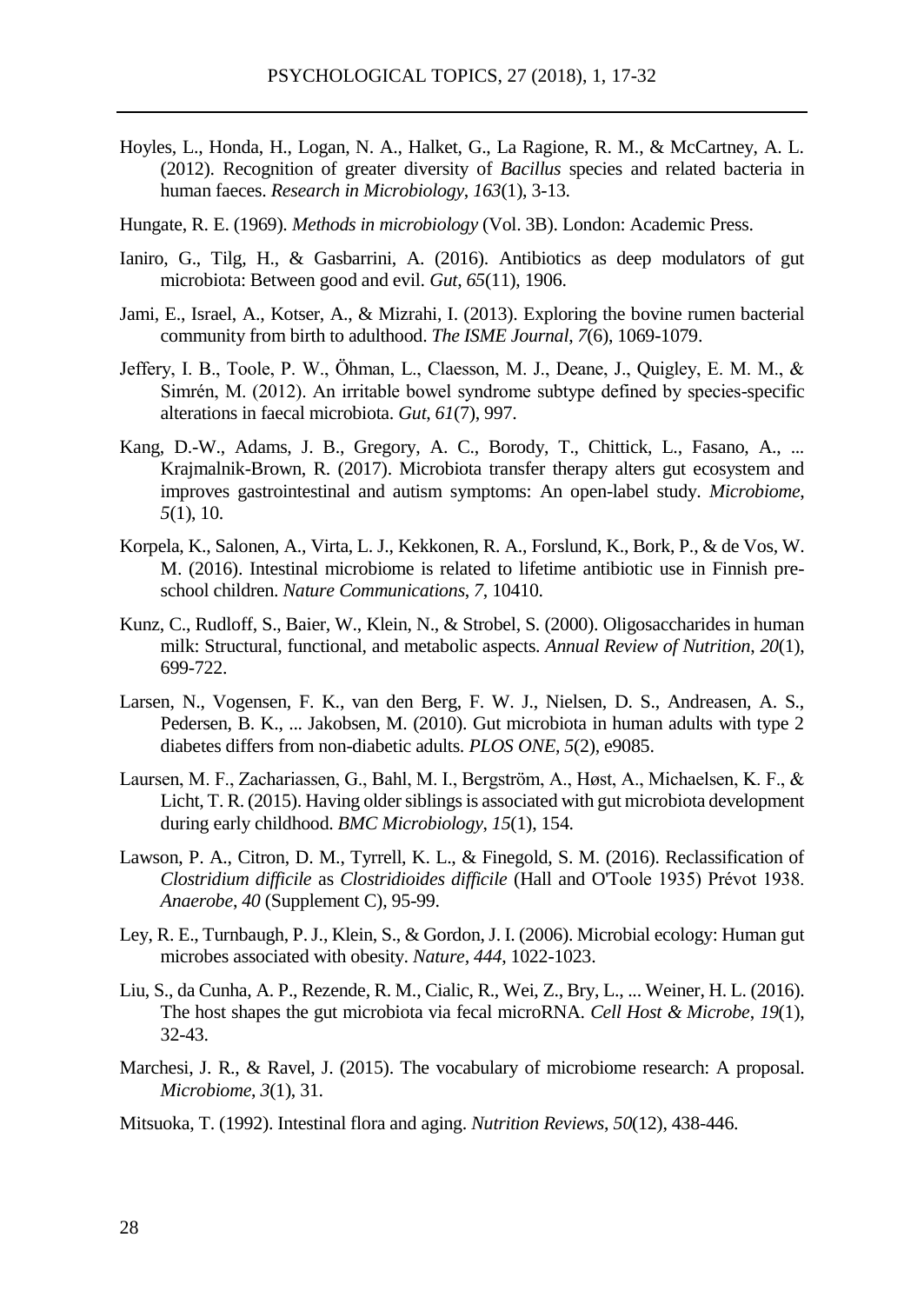- Molenaar, D., Bringel, F., Schuren, F. H., de Vos, W. M., Siezen, R. J., & Kleerebezem, M. (2005). Exploring Lactobacillus plantarum genome diversity by using microarrays. *Journal of Bacteriology*, *187*(17), 6119-6127.
- Moore, W. E. C., & Holdeman, L. V. (1974). Special problems associated with the isolation and identification of intestinal bacteria in fecal flora studies. *The American Journal of Clinical Nutrition*, *27*, 1450-1455.
- Namsolleck, P., Thiel, R., Lawson, P., Holmstrøm, K., Rajilic, M., Vaughan, E. E., ... Blaut, M. (2004). Molecular methods for the analysis of gut microbiota. *Microbial Ecology in Health and Disease*, *16*, 71-85.
- Nylund, L., Satokari, R., Nikkilä, J., Rajilić-Stojanović, M., Kalliomäki, M., Isolauri, E., ... de Vos, W. M. (2012). Microarray analysis reveals marked intestinal microbiota aberrancy in infants having eczema compared to healthy children in at-risk for atopic disease. *BMC Microbiology*, *13*, 12.
- O'Hara, A. M., & Shanahan, F. (2006). The gut flora as a forgotten organ. *EMBO Reports*, *7*(7), 688-693.
- O'Keefe, S. J. D., Li, J. V., Lahti, L., Ou, J., Carbonero, F., Mohammed, K., ... Zoetendal, E. G. (2015). Fat, fibre and cancer risk in African Americans and rural Africans. *Nature Communications*, *6*, 6342.
- Olivares, M., Neef, A., Castillejo, G., Palma, G. D., Varea, V., Capilla, A., ... Sanz, Y. (2015). The HLA-DQ2 genotype selects for early intestinal microbiota composition in infants at high risk of developing coeliac disease. *Gut, 64*(3), 406.
- Ou, J., Carbonero, F., Zoetendal, E. G., DeLany, J. P., Wang, M., Newton, K., ... O'Keefe, S. J. D. (2013). Diet, microbiota, and microbial metabolites in colon cancer risk in rural Africans and African Americans. *The American Journal of Clinical Nutrition*, *98*(1), 111-120.
- Pärtty, A., Kalliomäki, M., Wacklin, P., Salminen, S., & Isolauri, E. (2015). A possible link between early probiotic intervention and the risk of neuropsychiatric disorders later in childhood: A randomized trial. *Pediatric Research*, *77*, 823.
- Rajilić-Stojanović, M. (2013). Function of the microbiota. *Best Practice & Research Clinical Gastroenterology*, *27*(1), 5-16.
- Rajilić-Stojanović, M., Biagi, E., Heilig, H. G. H. J., Kajander, K., Kekkonen, R. A., Tims, S., & de Vos, W. M. (2011). Global and deep molecular analysis of microbiota signatures in fecal samples from patients with irritable bowel syndrome. *Gastroenterology, 141*(5), 1792-1801.
- Rajilić-Stojanović, M., & de Vos, W. M. (2014). The first 1000 cultured species of the human gastrointestinal microbiota. *FEMS Microbiology Reviews, 38*(5), 996-1047.
- Rajilić-Stojanović, M., Heilig, H. G. H. J., Molenaar, D., Kajander, K., Surakka, A., Smidt, H., & de Vos, W. M. (2009). Development and application of the human intestinal tract chip, a phylogenetic microarray: Analysis of universally conserved phylotypes in the abundant microbiota of young and elderly adults. *Environmental Microbiology*, *11*(7), 1736-1751.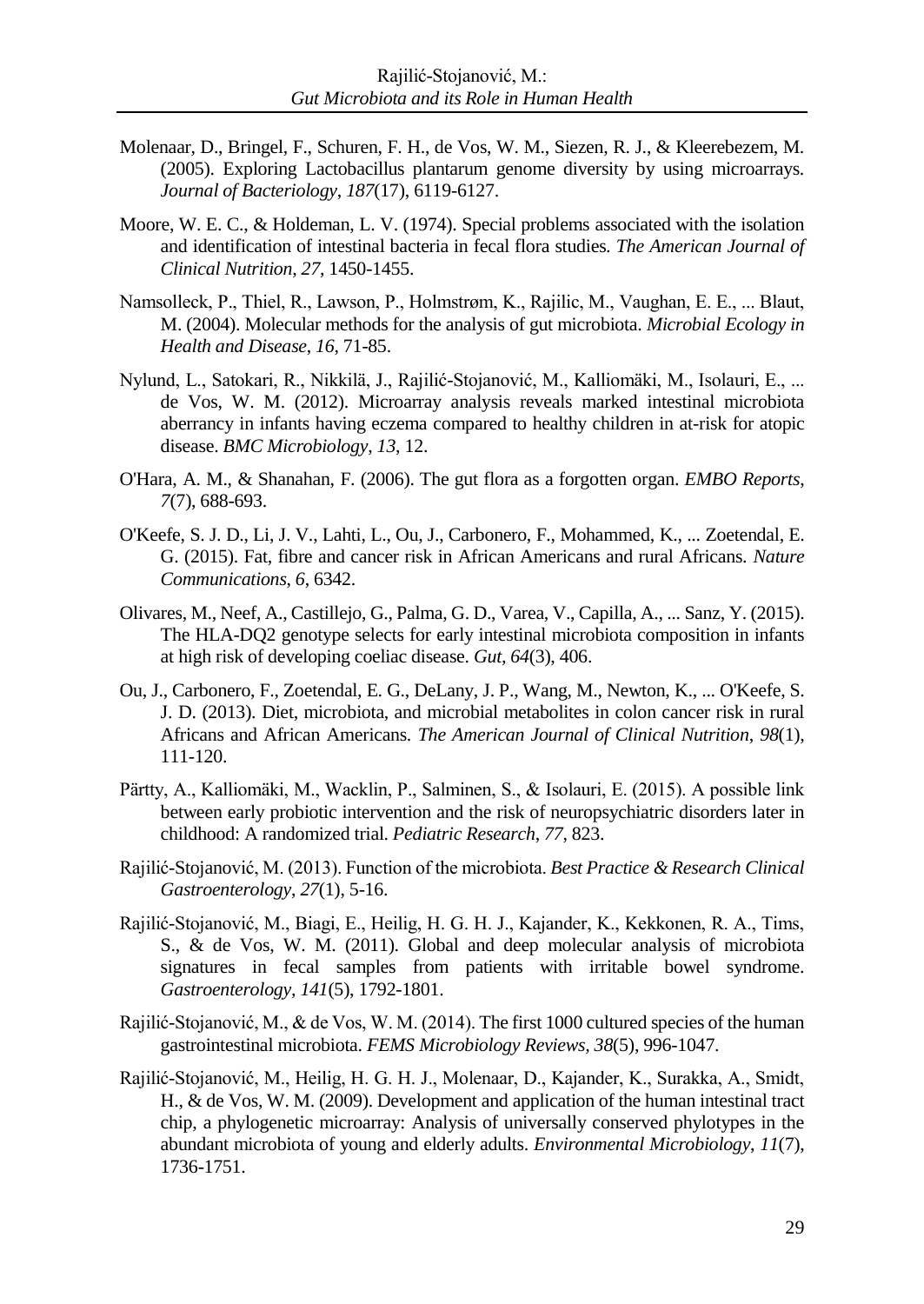- Rajilić-Stojanović, M., Heilig, H. G. H. J., Tims, S., Zoetendal, E. G., & de Vos, W. M. (2012). Long-term monitoring of the human intestinal microbiota composition. *Environmental Microbiology*, *15*(4), 1146-1159.
- Rajilić-Stojanović, M., Smidt, H., & de Vos, W. M. (2007). Diversity of the human gastrointestinal tract microbiota revisited. *Environmental Microbiology*, *9*, 2125-2136.
- Reigstad, C. S., Salmonson, C. E., Rainey, J. F., Szurszewski, J. H., Linden, D. R., Sonnenburg, J. L., ... Kashyap, P. C. (2015). Gut microbes promote colonic serotonin production through an effect of short-chain fatty acids on enterochromaffin cells. *The FASEB Journal*, *29*(4), 1395-1403.
- Ridaura, V. K., Faith, J. J., Rey, F. E., Cheng, J., Duncan, A. E., Kau, A. L., ... Gordon, J. I. (2013). Gut microbiota from twins discordant for obesity modulate metabolism in mice. *Science*, *341*(6150), 1241214.
- Sevelsted, A., Stokholm, J., Bønnelykke, K., & Bisgaard, H. (2015). Cesarean section and chronic immune disorders. *Pediatrics*, *135*(1), e92-e98.
- Shulman, S. T., Friedmann, H. C., & Sims, R. H. (2007). Theodor Escherich: The first pediatric infectious diseases physician? *Clinical Infectious Diseases*, *45*(8), 1025-1029.
- Strati, F., Cavalieri, D., Albanese, D., De Felice, C., Donati, C., Hayek, J., ... De Filippo, C. (2017). New evidences on the altered gut microbiota in autism spectrum disorders. *Microbiome*, *5*(1), 24.
- Swidsinski, A., Loening-Baucke, V., Schulz, S., Manowsky, J., Verstraelen, H., & Swidsinski, S. (2016). Functional anatomy of the colonic bioreactor: Impact of antibiotics *and Saccharomyces boulardii* on bacterial composition in human fecal cylinders. *Systematic and Applied Microbiology*, *39*(1), 67-75.
- The Human Microbiome Project, C. (2012). Structure, function and diversity of the healthy human microbiome. *Nature*, *486*, 207.
- Tims, S., Derom, C., Jonkers, D. M., Vlietinck, R., Saris, W. H., Kleerebezem, M., ... Zoetendal, E. G. (2013). Microbiota conservation and BMI signatures in adult monozygotic twins. *The ISME Journal*, *7*(4), 707-717.
- Tun, H. M., Konya, T., Takaro, T. K., Brook, J. R., Chari, R., Field, C. J., ... Kozyrskyj, A. L. (2017). Exposure to household furry pets influences the gut microbiota of infants at 3-4 months following various birth scenarios. *Microbiome*, *5*(1), 40.
- Turnbaugh, P. J., Ley, R. E., Mahowald, M. A., Magrini, V., Mardis, E. R., & Gordon, J. I. (2006). An obesity-associated gut microbiome with increased capacity for energy harvest. *Nature*, *444*, 1027.
- Wacklin, P., Tuimala, J., Nikkilä, J., Sebastian, T., Mäkivuokko, H., Alakulppi, N., ... Mättö, J. (2014). Faecal microbiota composition in adults is associated with the FUT2 gene determining the secretor status. *PLOS ONE*, *9*(4), e94863.
- Wallace, C. J. K., & Milev, R. (2017). The effects of probiotics on depressive symptoms in humans: A systematic review. *Annals of General Psychiatry*, *16*, 14.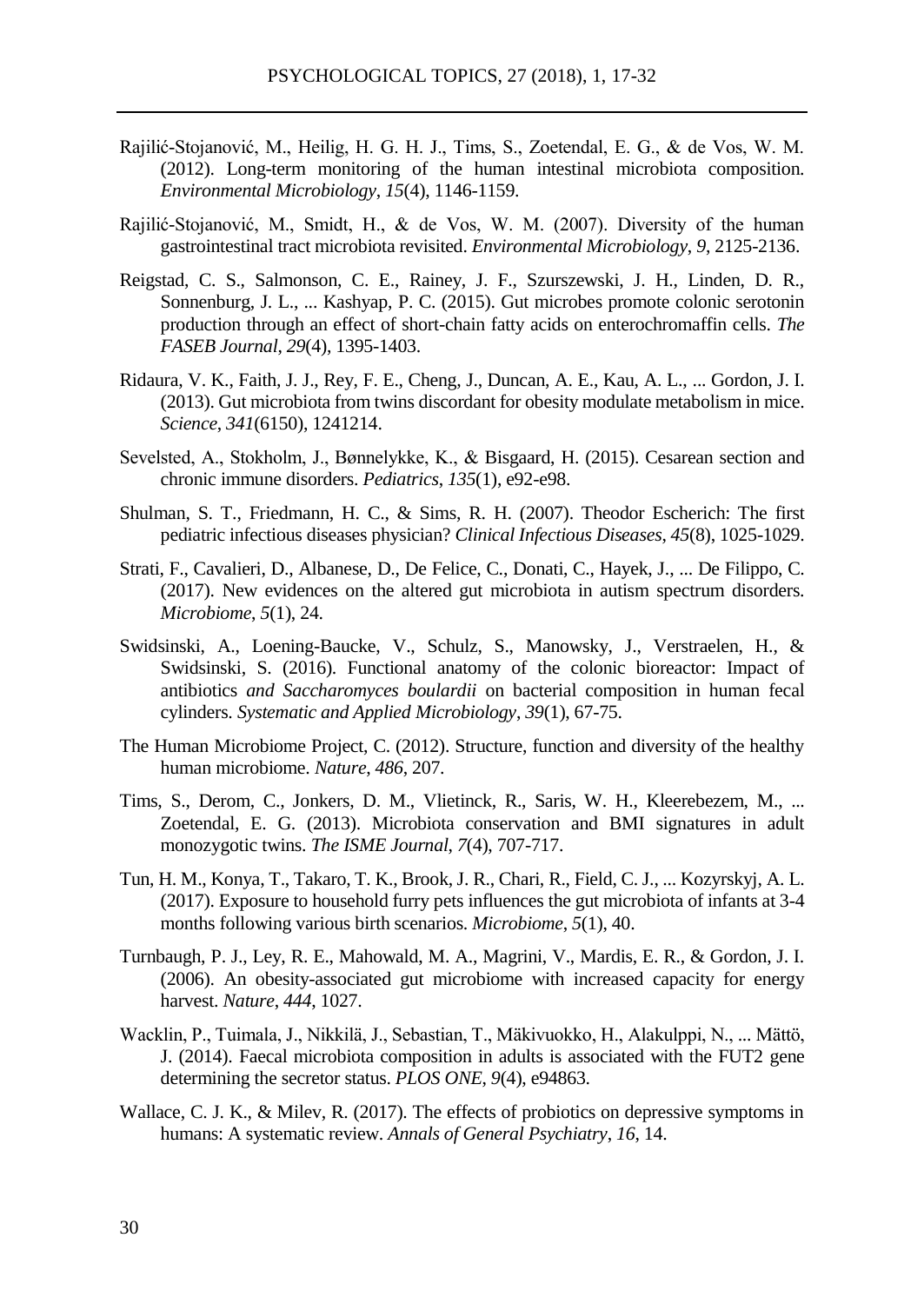- Wikoff, W. R., Anfora, A. T., Liu, J., Schultz, P. G., Lesley, S. A., Peters, E. C., & Siuzdak, G. (2009). Metabolomics analysis reveals large effects of gut microflora on mammalian blood metabolites. *Proceedings of the National Academy of Sciences of the United States of America*, *106*(10), 3698-3703.
- Williams, B. L., Hornig, M., Parekh, T., & Lipkin, W. I. (2012). Application of novel PCRbased methods for detection, quantitation, and phylogenetic characterization of *Sutterella* species in intestinal biopsy samples from children with autism and gastrointestinal disturbances*. mBio*, *3*(1), e00261-e00211.
- Woese, C. R., Kandler, O., & Wheelis, M. L. (1990). Towards a natural system of organisms: Proposal for the domains Archaea, Bacteria, and Eucarya. *Proceedings of the National Academy of Sciences of the United States of America*, *87*(12), 4576-4579.
- Wu, G. D., Chen, J., Hoffmann, C., Bittinger, K., Chen, Y.-Y., Keilbaugh, S. A., ... Lewis, J. D. (2011). Linking long-term dietary patterns with gut microbial enterotypes. *Science*, *334*(6052), 105-108.
- Wu, H., Esteve, E., Tremaroli, V., Khan, M. T., Caesar, R., Mannerås-Holm, L., ... Bäckhed, F. (2017). Metformin alters the gut microbiome of individuals with treatment-naive type 2 diabetes, contributing to the therapeutic effects of the drug. *Nature Medicine*, *23*, 850.
- Yano, J. M., Yu, K., Donaldson, G. P., Shastri, G. G., Ann, P., Ma, L., ... Hsiao, E. Y. (2015). Indigenous bacteria from the gut microbiota regulate host serotonin biosynthesis. *Cell*, *161*(2), 264-276.
- Yatsunenko, T., Rey, F. E., Manary, M. J., Trehan, I., Dominguez-Bello, M. G., Contreras, M., ... Gordon, J. I. (2012). Human gut microbiome viewed across age and geography. *Nature*, *486*, 222.
- Zoetendal, E. G., Akkermans, A. D., Akkermans-van Vliet, W. M., de Visser, A. J. G. M., & de Vos, W. M. (2001). The host genotype affects the bacterial community in the human gastrointestinal tract. *Microbial Ecology in Health and Disease*, *13*, 129-134.
- Zoetendal, E. G., Akkermans, A. D., & de Vos, W. M. (1998). Temperature gradient gel electrophoresis analysis of 16S rRNA from human fecal samples reveals stable and hostspecific communities of active bacteria. *Applied and Environmental Microbiology*, *64*(10), 3854-3859.